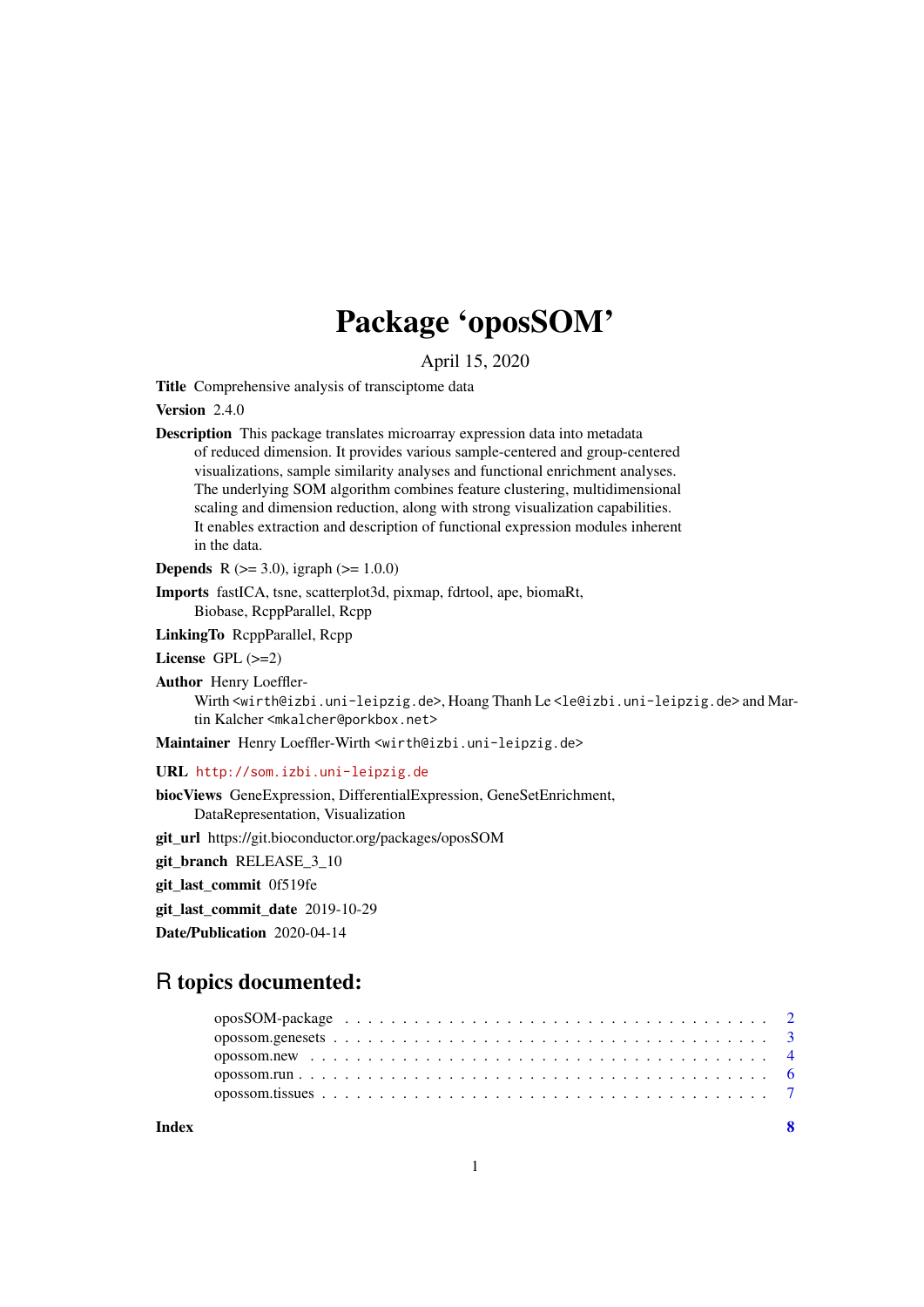#### <span id="page-1-0"></span>Description

This package translates microarray expression data into metadata of reduced dimension. It provides various sample-centered and group-centered visualizations, sample similarity analyses and functional enrichment analyses. The underlying SOM algorithm combines feature clustering, multidimensional scaling and dimension reduction, along with strong visualization capabilities. It enables extraction and description of functional expression modules inherent in the data. The results are given within a separate folder and can be browsed using the summary HTML file.

#### Details

| Package: | oposSOM    |
|----------|------------|
| Type:    | Package    |
| Version: | 2.1.1      |
| Date:    | 2019-01-22 |
| License: | $GPL (=2)$ |

#### Author(s)

Author: Henry Loeffler-Wirth <wirth@izbi.uni-leipzig.de> and Martin Kalcher <mkalcher@porkbox.net> Maintainer: Henry Loeffler-Wirth <wirth@izbi.uni-leipzig.de>

#### References

Wirth, Loeffler, v.Bergen, Binder: Expression cartography of human tissues using self organizing maps. (BMC Bioinformatics 2011)

Wirth, v.Bergen, Binder: Mining SOM expression portraits: feature selection and integrating concepts of molecular function. (BioData Mining 2012)

Loeffler-Wirth, Kalcher, Binder: oposSOM: R-package for high-dimensional portraying of genomewide expression landscapes on Bioconductor. (Bioinformatics 2015)

#### Examples

```
# Example with artificial data
env <- opossom.new(list(dataset.name="Example",
                        dim.1stLvlSom=20))
env$indata <- matrix(runif(10000), 1000, 10)
env$group.labels <- "auto"
opossom.run(env)
# Real Example - This will take several minutes
```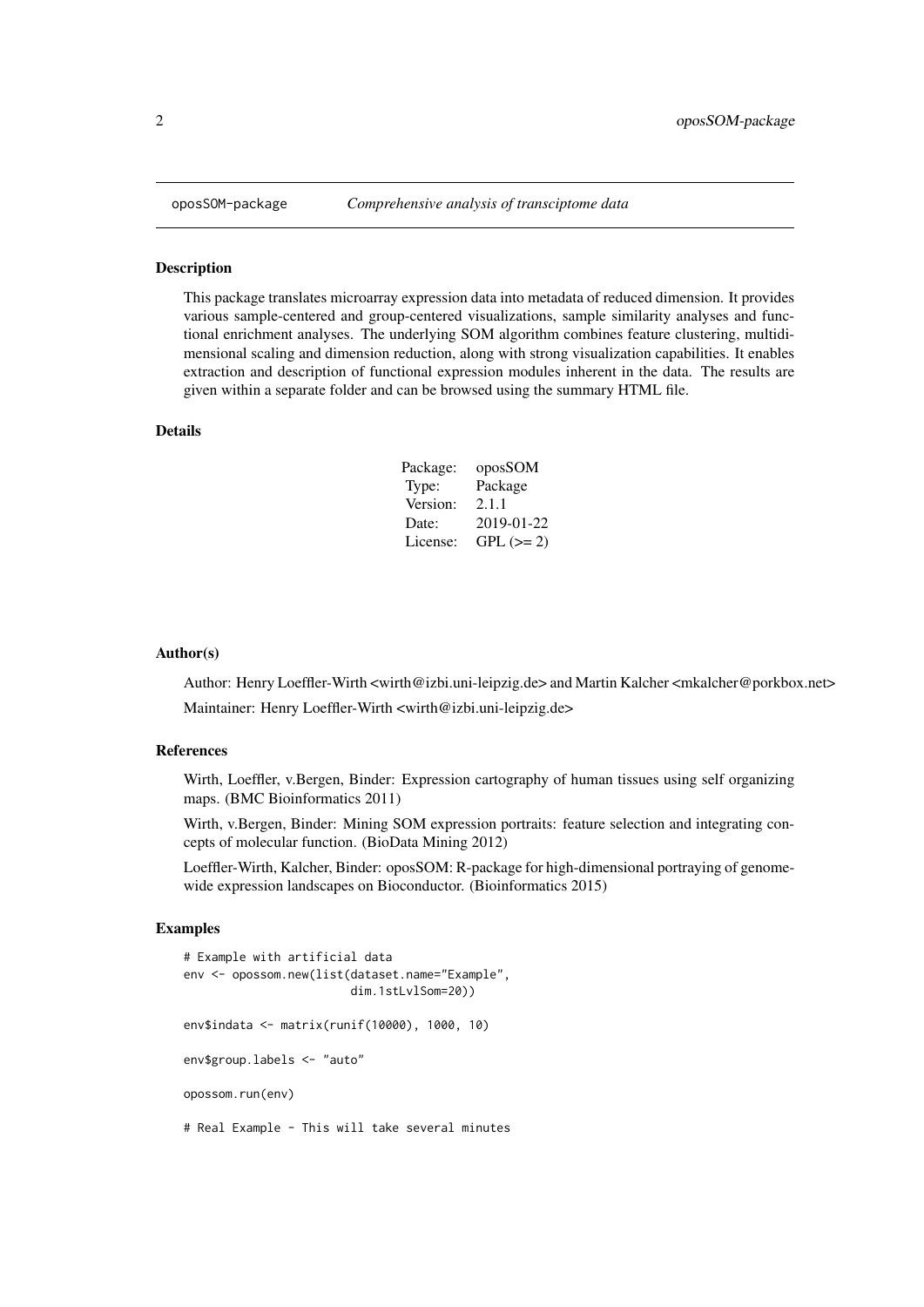```
#env <- opossom.new(list(dataset.name="Tissues",
# dim.1stLvlSom=30,
# geneset.analysis=TRUE,
# pairwise.comparison.list=list(
# list("Homeostasis"=c(1, 2), "Imune System"=c(9, 10)),
# list("Homeostasis"=c(1, 2), "Muscle"=c(8))
# )))
#
#data(opossom.tissues)
#env$indata <- opossom.tissues
#
#env$group.labels <- c(rep("Homeostasis", 2),
# "Endocrine",
# "Digestion",
# "Exocrine",
               "Epithelium",
# "Reproduction",
# "Muscle",
# rep("Imune System", 2),
# rep("Nervous System", 2))
#
#opossom.run(env)
```
opossom.genesets *Additional literature genesets*

#### Description

Genesets collected from publications and independent analyses.

#### Usage

```
data(opossom.genesets)
```
#### Format

The data set is stored in RData (binary) format. Each element of the list represents one distinct gene set and contains the Ensembl-IDs of the member genes.

#### Details

The oposSOM package allows for analysing the biological background of the samples using predefined sets of genes of known biological context. A large and diverse collection of such gene sets is automatically derived from the Gene Ontology (GO) annotation database using biomaRt interface. opossom.genesets contains more than 4,500 additional gene sets collected from Biocarta, KEGG and Reactome databases, from literature on chemical and genetic perturbations, from literature on cancer types and subtypes, and from previous analyses using the oposSOM pipeline.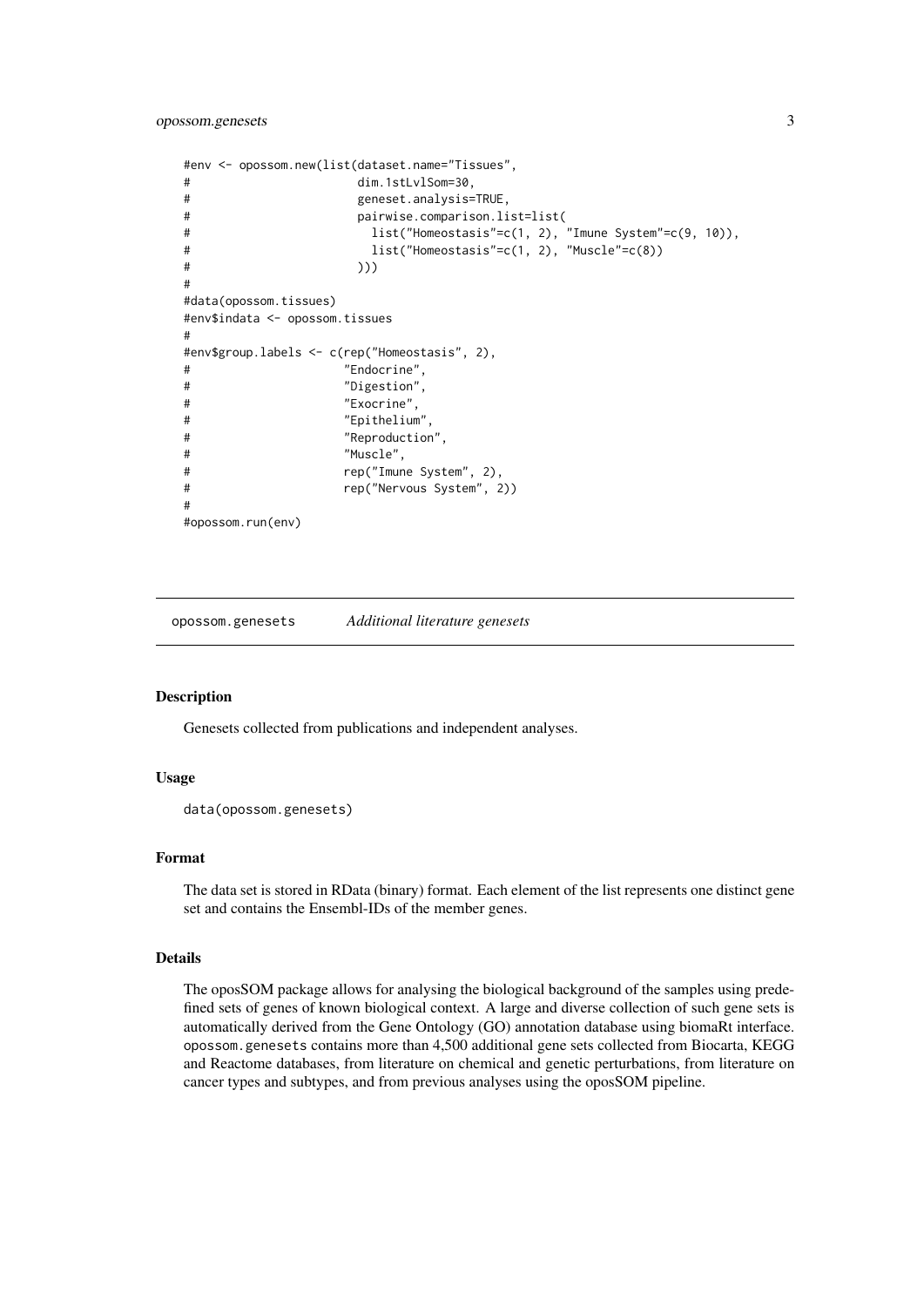<span id="page-3-0"></span>

#### Description

This function initializes the oposSOM environment and sets the preferences.

#### Usage

```
opossom.new(preferences)
```
#### Arguments

| preferences | list with the following optional values:                                                                                                                                                                             |
|-------------|----------------------------------------------------------------------------------------------------------------------------------------------------------------------------------------------------------------------|
|             | • indata: input data matrix containing the expression values or an Biobase:: ExpressionSet<br>object (see 'Details' and 'Examples')                                                                                  |
|             | • group.labels: sample assignment to a distinct group, subtype or class (char-<br>acter; "auto" or one label for each sample; may be given with indata<br>ExpressionSet)                                             |
|             | • group.colors: colors of the samples for diverse visualizations (character;<br>one color for each sample; may be given with indata ExpressionSet)                                                                   |
|             | • dim.1stLvlSom: dimension of primary SOM; use "auto" to apply automatic<br>size estimation (integer, $>5$ )                                                                                                         |
|             | • dim.2ndLvlSom: dimensions of second level SOM (integer, >5)                                                                                                                                                        |
|             | • training extension: factor to extend the number of iterations in SOM train-<br>ing (numerical, $>0$ )                                                                                                              |
|             | • rotate.SOM.portraits: number of roations of the primary SOM in counter-<br>clockwise fashion (integer $\{0,1,2,3\}$ )                                                                                              |
|             | • flip.SOM.portraits: mirroring the primary SOM along the bottom-left to<br>top-right diagonal (boolean)                                                                                                             |
|             | · database.dataset: type of ensemble dataset addressed with biomaRt inter-<br>face; use "auto" to detect parameter automatically (character)                                                                         |
|             | • database.id.type: type of rowname identifier in biomaRt database; obsolete<br>if database.dataset="auto" (character)                                                                                               |
|             | • activated.modules (list): activates/deactivates pipeline functionalities:                                                                                                                                          |
|             | - reporting (boolean): enables or disables output of pdf and csv results<br>and html summaries (default: TRUE). When deactivated, only R workspace<br>will be stored after analysis.                                 |
|             | - primary.analysis (boolean): enables or disables data preprocessing and<br>SOM training (default: TRUE). When deactivated, prior SOM training<br>results are required to be contained in the workspace environment. |
|             | - sample.similarity.analysis (boolean): enables or disables diversity anal-<br>yses such as clustering heatmaps, correlation networks and ICA (de-<br>fault: TRUE).                                                  |
|             | - geneset.analysis (boolean): enables or disables geneset analysis (de-<br>fault: TRUE).                                                                                                                             |
|             | - geneset.analysis.exact (boolean): enables or disables p-value and fdr<br>calculation in geneset analysis (default: FALSE). Obsolete if geneset. analysis=F.                                                        |
|             |                                                                                                                                                                                                                      |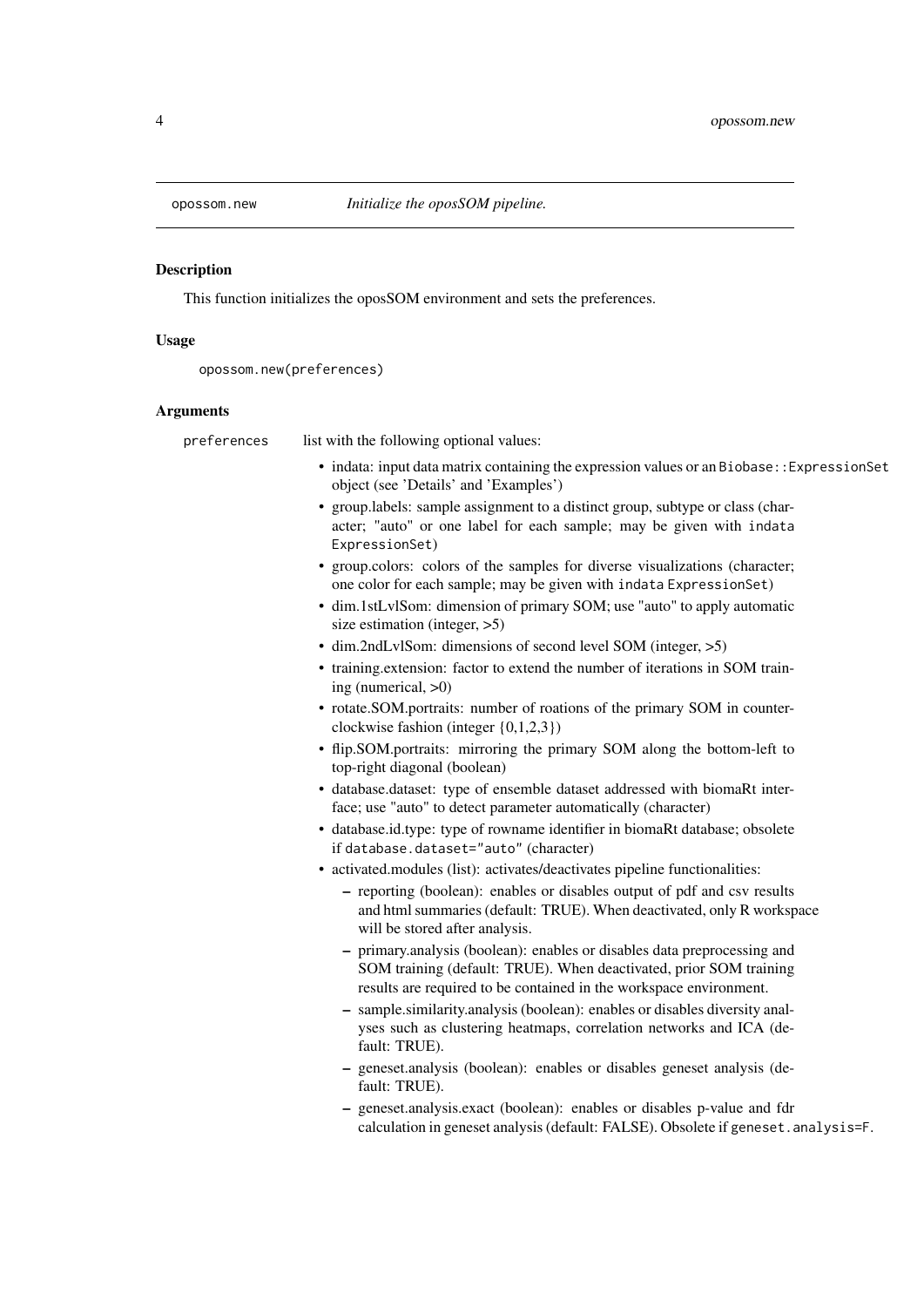- group.analysis (boolean): enables or disables group centered analyses such as group portraits and functional mining (default: TRUE).
- difference.analysis (boolean): enables or disables pairwise comparisons of the grous and of pairs provided by pairwise.comparison.list as described below (default: TRUE).
- standard.spot.modules: spot modules utilized in diverse downstream analyses (character, one of {"overexpression", "group.overexpression", "underexpression", "kmeans", "correlation", "dmap"})
- spot.coresize.modules: spot detection in summary maps, minimum size  $(numerical, >0)$
- spot.threshold.modules: spot detection in summary maps, expression threshold (numerical, between 0 and 1)
- spot.coresize.groupmap: spot detection in group-specific summary maps , minimum size (numerical,  $>0$ )
- spot.threshold.groupmap: spot detection in group-specific summary maps, expression threshold (numerical, between 0 and 1)
- feature.centralization: enables centralization of the features (boolean)
- sample.quantile.normalization: enables quantile normalization of the samples (boolean)
- pairwise.comparison.list: group list for pairwise analyses (list of group lists, see 'Examples') or NULL otherwise

#### Details

The package then accepts the indata parameter in two formats:<br> Firstly a simple two-dimensional numerical matrix, where the columns and rows represent the samples and genes, respectively. The expression values are usually obtained by calibration and summarization algorithms (e.g. MAS5, VSN or RMA), and transformed into logarithmic scale prior to utilizing them in the pipeline. Secondly the input data can also be given as Biobase::ExpressionSet object. Please check the vignette for more details on the parameters.

#### Value

A new oposSOM environment which is passed to opossom.run.

#### Examples

```
env <- opossom.new(list(dataset.name="Example",
                        dim.1stLvlSom="auto",
                        dim.2ndLvlSom=10,
                        training.extension=1,
                        rotate.SOM.portraits=0,
                        flip.SOM.portraits=FALSE,
                        database.dataset="auto",
                        activated.modules = list(
"reporting" = TRUE,
                          "primary.analysis" = TRUE,
                          "sample.similarity.analysis" = TRUE,
                          "geneset.analysis" = TRUE,
                          "geneset.analysis.exact" = FALSE,
                          "group.analysis" = TRUE,
                          "difference.analysis" = TRUE ),
                        standard.spot.modules="dmap",
```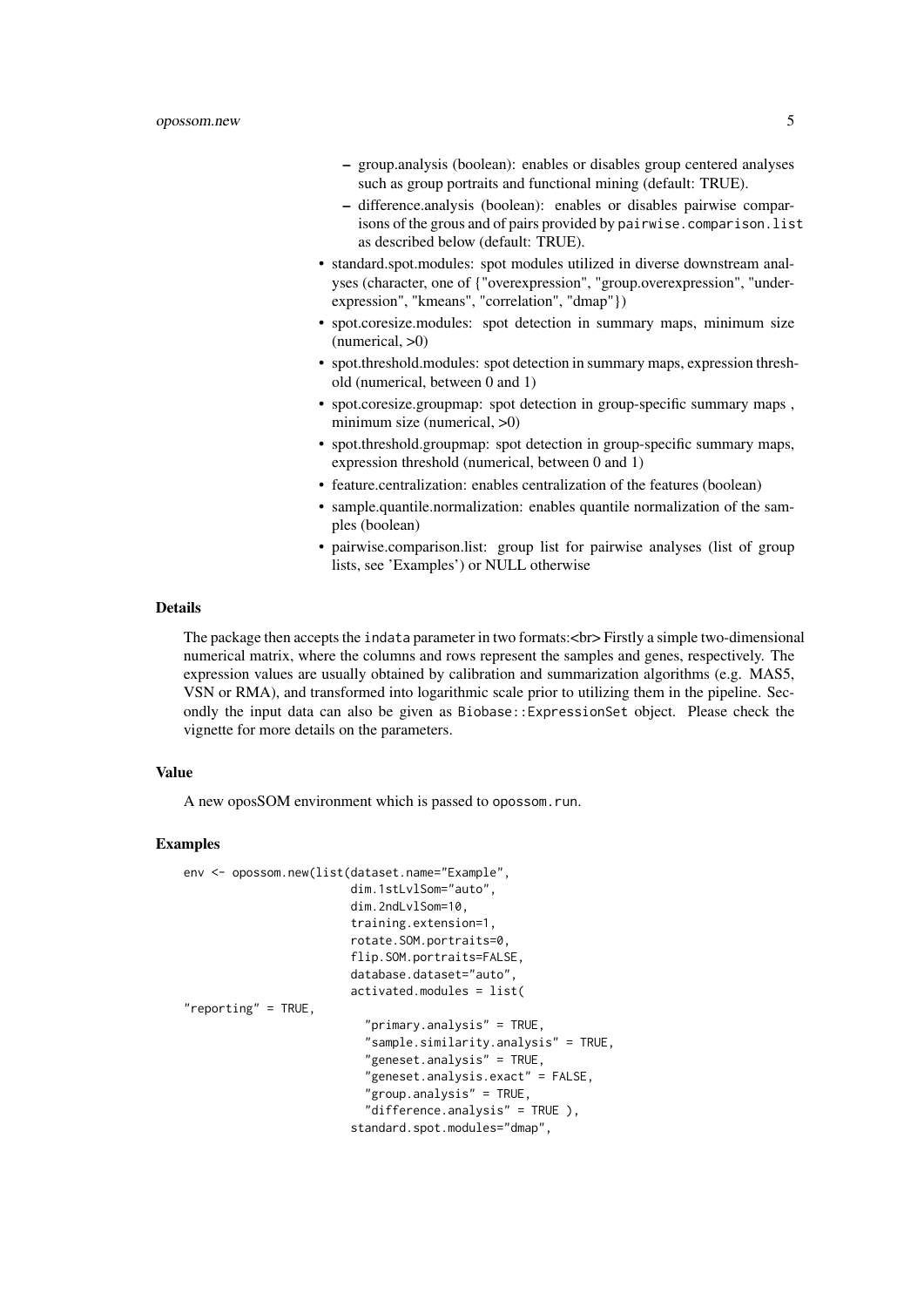```
spot.coresize.modules=4,
                        spot.threshold.modules=0.9,
                        spot.coresize.groupmap=4,
                         spot.threshold.groupmap=0.7,
                        feature.centralization=TRUE,
                        sample.quantile.normalization=TRUE,
                        pairwise.comparison.list=list(
                          list("groupA"=c("sample1", "sample2"),
                                "groupB"=c("sample3", "sample4")))))
# definition of indata, group.labels and group.colors
env$indata = matrix( runif(1000), 100, 10 )
env$group.labels = c( rep("class 1", 5), rep("class 2", 4), "class 3" )
env$group.colors = c( rep("red", 5), rep("blue", 4), "green")
# alternative definition of indata, group.labels and group.colors using Biobase::ExpressionSet
library(Biobase)
env$indata = ExpressionSet( assayData=matrix(runif(1000), 100, 10),
                            phenoData=AnnotatedDataFrame(data.frame(
                        group.labels = c( rep("class 1", 5), rep("class 2", 4), "class 3" ),
                             group.colors = c( rep("red", 5), rep("blue", 4), "green" ) ))
                          \lambda
```
opossom.run *Execute the oposSOM pipeline.*

#### Description

This function realizes the complete pipeline functionality: single gene expression values are culstered to metagenes using a self-organizing map. Based on these metagenes, visualizations (e.g. expression portraits), downstreaming sample similarity analyses (e.g. hierarchical clustering, ICA) and functional enrichment analyses are performed. The results are given within a separate folder and can be browsed using the summary HTML file.

#### Usage

opossom.run(env)

#### Arguments

env the opossom environment created with opossom.new according to the users' preferences

#### Examples

```
# Example with artificial data
env <- opossom.new(list(dataset.name="Example",
                        dim.1stLvlSom=20))
```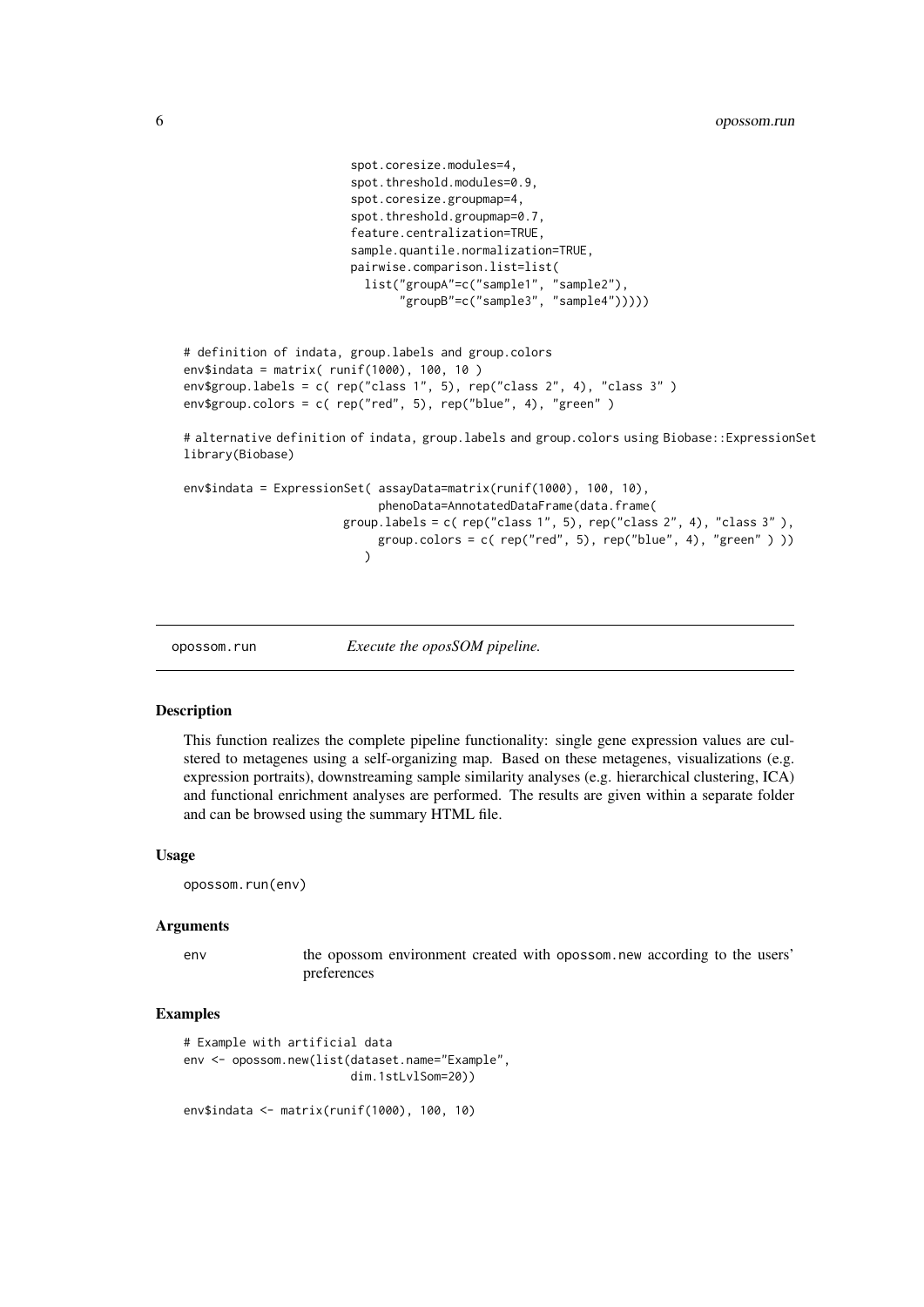<span id="page-6-0"></span>opossom.run(env)

opossom.tissues *Example data set.*

#### Description

A data set comprising of 12 selected human tissues.

#### Usage

data(opossom.tissues)

#### Format

The data set is stored in RData (binary) format.

#### Details

The data set was downloaded from Gene Expression Omnibus repository (http://www.ncbi.nlm.nih.gov/geo, GEO accession no. GSE7307). About 20,000 genes in more than 650 samples were measured using the Affymetrix HGU133-Plus2 microarray. A subset of 12 selected tissues from different categories is used as example data set for the oposSOM-package.

#### Source

http://www.ncbi.nlm.nih.gov/geo/query/acc.cgi?acc=GSE7307